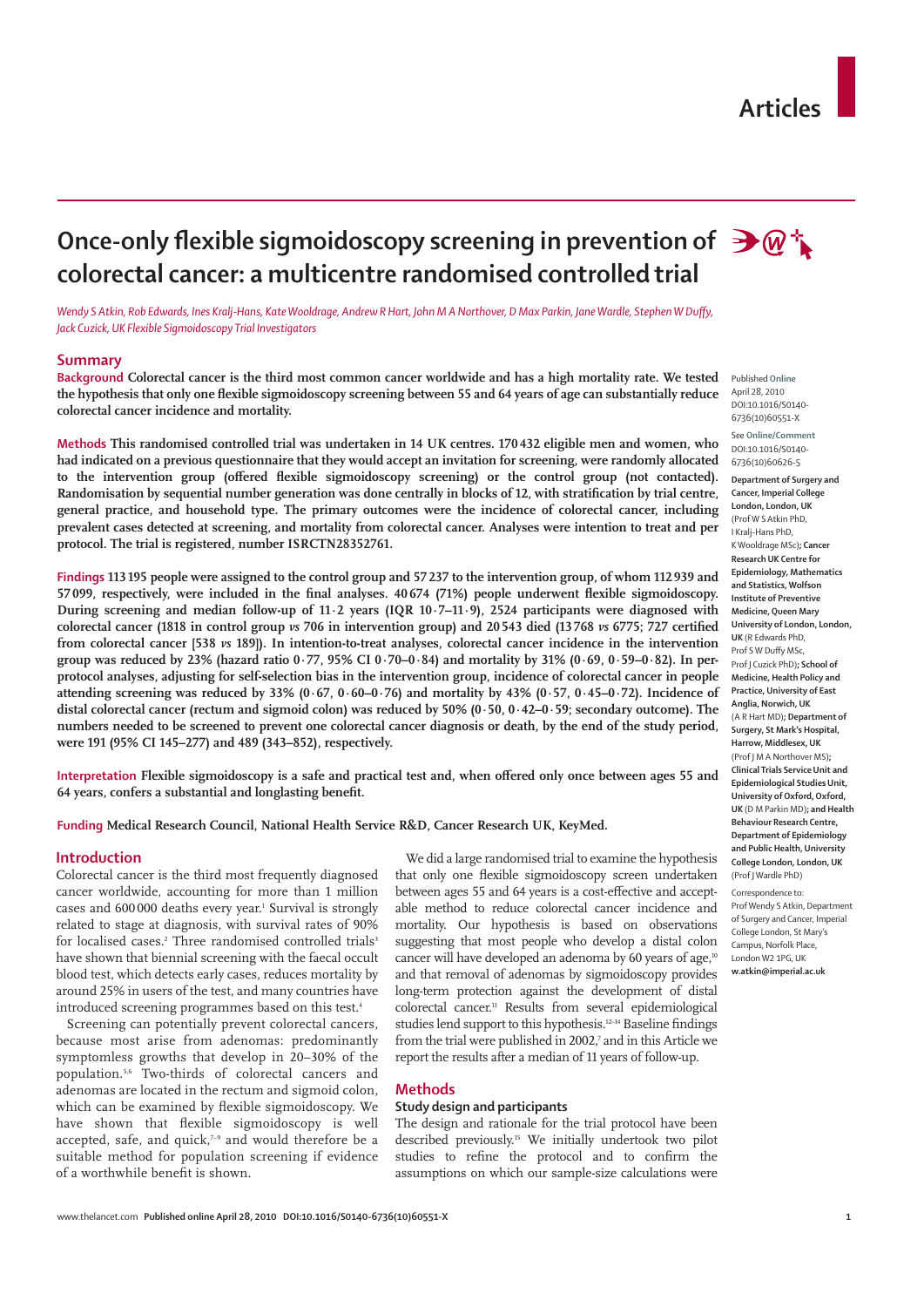

### **Figure 1:** Trial profile

\*Prerandomisation events.

based.16 Recruitment and screening started in November, 1994, and were completed in March, 1999. The study took place in 14 UK centres: 11 in England, two in Wales, and one in Scotland. Ethics approval was obtained from local research ethics committees, and all participants undergoing screening provided written informed consent.

All men and women aged between 55 and 64 years and registered with participating general practices were eligible to take part unless they met the following exclusion criteria: inability to provide informed consent; history of colorectal cancer, adenomas, or inflammatory bowel disease; severe or terminal disease; life expectancy less than 5 years; or sigmoidoscopy or colonoscopy within the previous 3 years. Eligible individuals were sent brief information about colorectal cancer and the screening test, together with a short questionnaire including the question: "If you were invited to have the bowel-cancer screening test, would you take up the offer?" Individuals reporting a strong family history of colorectal cancer (two or more close relatives), or symptoms of colorectal cancer were managed outside the trial because randomisation would not have been in their interest.

# **Randomisation and masking**

Eligible individuals, who indicated in the questionnaire that they would take up the offer of screening if invited, were randomly allocated to the intervention (flexible sigmoidoscopy screening) or control groups in the ratio 1:2. Randomisation was stratified by trial centre, general practice within centre, and household type (defined by the number of eligible people in the household who indicated that they would take up the offer of screening: single man, single woman, couples, other). Sequentially numbered randomisation was done centrally in blocks of 12, but with the added constraint of no more than three consecutive allocations to one group within or across blocks. The constraint on blocks contributed to slightly more than a third of individuals being randomly allocated to the intervention group. Participants randomly assigned to screening were offered an appointment; those in the control group were not contacted.

## **Screening procedure**

Flexible sigmoidoscopy screening was done in hospital endoscopy clinics. Details of the screening procedure are described elsewhere.<sup>7</sup> Briefl y, participants underwent flexible sigmoidoscopy with polypectomy for small polyps and referral for colonoscopy if they had polyps meeting any of the following high-risk criteria: 1 cm or larger; three or more adenomas; tubulovillous or villous histology; severe dysplasia or malignant disease; or 20 or more hyperplastic polyps above the distal rectum. Individuals who had no polyps or only low-risk polyps at flexible sigmoidoscopy were discharged. The occurrence of adverse physical and psychological effects associated with the whole screening procedure, and the quality of the examinations, were carefully monitored and have been reported elsewhere.<sup>7,9,17,18</sup>

# **Follow-up and endpoints**

Since 1999, trial participants have been flagged on the National Health Service Central Register (NHSCR), which provides information about name changes, emigrations, cancer registrations, and dates of death. Information about causes of death as noted in the death certificate was provided by the Office for National Statistics (ONS). UK cancer registries routinely update the NHSCR with cancer registrations, but there can be a time lag. To improve the speed of ascertainment of new cancer diagnoses, we obtained approvals to collect information directly from cancer registries, Hospital Episodes Statistics, and the NHS Bowel Cancer Screening Programme databases. All colorectal cancer diagnoses were confirmed by the registries.

Colorectal cancer sites were defined by the International Classification of Diseases, tenth revision (ICD-10), and included codes C18–C20. Lesions overlapping neighbouring sites (C18.8) were allocated a code for the more distal site, and synchronous lesions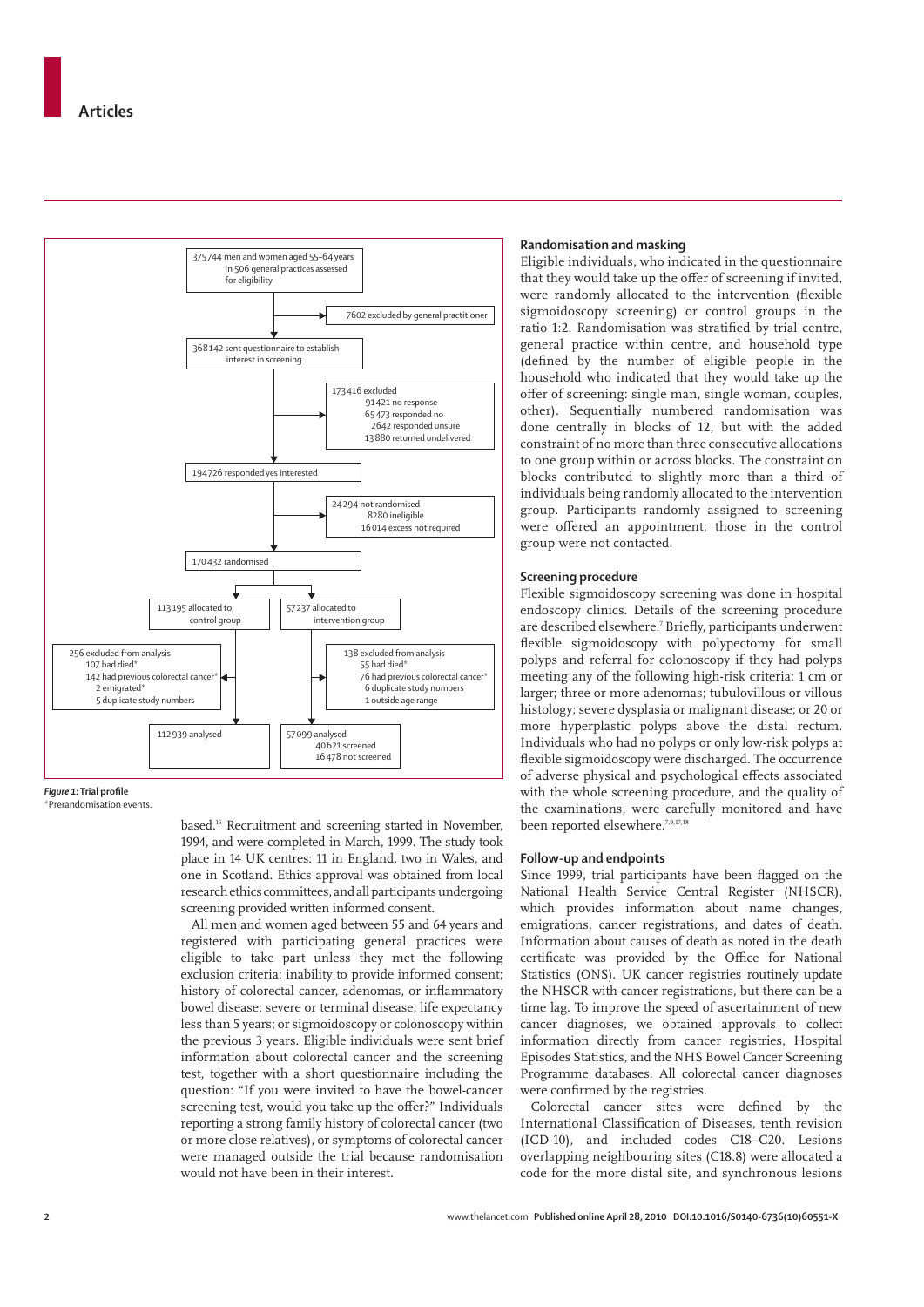|                                          | Control group (n=112 939) |              |                                            |                    | Intervention group (n=57099) |                                            | Hazard ratio (95% CI);<br>intervention vs control group | p value  |
|------------------------------------------|---------------------------|--------------|--------------------------------------------|--------------------|------------------------------|--------------------------------------------|---------------------------------------------------------|----------|
|                                          | Cases                     | Person-years | Rate (per 100 000<br>person-years; 95% CI) | Cases              | Person-years                 | Rate (per 100 000<br>person-years; 95% CI) |                                                         |          |
| Incidence                                |                           |              |                                            |                    |                              |                                            |                                                         |          |
| All sites                                | 1818*                     | 1218334      | 149 (143-156)                              | 706*†              | 616981                       | 114 (106-123)                              | $0.77(0.70-0.84)$                                       | < 0.0001 |
| Distal: rectum and sigmoid colon         | 1192‡                     | 1220175      | $98(92 - 103)$                             | 386†‡              | 618053                       | $62(57-69)$                                | $0.64(0.57-0.72)$                                       | < 0.0001 |
| Proximal                                 | 628‡                      | 1222639      | $51(48-56)$                                | $311$ <sup>+</sup> | 618962                       | $50(45-56)$                                | $0.98(0.85 - 1.12)$                                     | 0.75     |
| Mortality                                |                           |              |                                            |                    |                              |                                            |                                                         |          |
| All-cause                                | 13768                     | 1224523      | 1124 (1106-1143)                           | 6775               | 620045                       | 1093 (1067-1119)                           | $0.97(0.94 - 1.00)$                                     | 0.0519   |
| Colorectal cancer                        | 538                       | 1224523      | 44 (40-48)                                 | 189                | 620045                       | $30(26-35)$                                | $0.69(0.59 - 0.82)$                                     | < 0.0001 |
| Non-colorectal cancer causes             | 13230                     | 1224523      | 1080 (1062-1099)                           | 6586               | 620045                       | 1062 (1037-1088)                           | $0.98(0.95 - 1.01)$                                     | 0.25     |
| Colorectal cancer (verified¶)            | 637                       | 1224523      | $52(48-56)$                                | 221                | 620045                       | $36(31-41)$                                | $0.68(0.59 - 0.80)$                                     | < 0.0001 |
| Non-colorectal cancer causes (verified¶) | 13131                     | 1224523      | 1072 (1054-1091)                           | 6554               | 620045                       | 1057 (1032-1083)                           | $0.99(0.96 - 1.02)$                                     | 0.33     |
|                                          |                           |              |                                            |                    |                              |                                            |                                                         |          |

\*41 cancers with site not specified were included, 29 in control group and 12 in the intervention group. Only the earliest cancer was counted for patients with more than one cancer. †140 patients had cancers detected at baseline screening (126 distal cancers and 14 proximal cancers). ‡34 patients had both a distal and a proximal cancer (19 synchronous and 15 metachronous): 31 patients in control group and three in the intervention group. SDeaths certified by the Office for National Statistics as colorectal cancer as underlying cause of death by automatic coding. ¶Assignment of colorectal cancer as underlying cause of death by independent expert coder.

*Table 1:* **Colorectal cancer incidence and mortality in control and intervention groups**

were recorded as separate instances of cancer. Distal cancer was defined as C18.7, C19, and C20 (sigmoid colon and rectum), proximal cancer as C18.0–C18.6 (all sites in the colon proximal to the sigmoid), and site unspecified cancer as C18 and C18.9.

Morphology of colorectal neoplasia was coded with ICD-O2 codes. We included all codes relating to invasive adenocarcinomas (81403, 82103, 82203, 82603, 82613, 82633, 84803, 84813, 84903), and carcinoma not otherwise specified (80103) for cancers in eligible sites that were diagnosed on clinical grounds only.

All deaths certified by the ONS as having colorectal cancer as an underlying cause were included as an endpoint in the analysis of cause-specific mortality. A second analysis was done after blinded verification of assignment of colorectal cancer as an underlying cause of death according to the rules described in the webappendix. Death certificates were supplemented by clinical information when available and scrutinised by an expert and independent coder, who was masked to the trial allocation.

# **Statistical analysis**

The sample size was calculated to give 90% power to detect a 20% difference between the intervention and control groups in incidence of colorectal cancer at 10 years and mortality at 15 years since randomisation, assuming a conservative attendance rate for screening of 55%.<sup>15</sup> Because of the higher than expected attendance rates, revised estimates suggested that the required number of endpoints to show a significant difference in mortality would be achieved at 11 years.<sup>19</sup>

The primary outcomes in this analysis were colorectal cancer incidence and mortality. Secondary outcomes were incidence of distal and proximal cancer, all-cause mortality, and mortality due to non-colorectal cancer causes.

The cutoff for follow-up for this analysis was Dec 31, 2008, although cancer registration was not expected to be complete for the final year. All time-to-event data were censored at emigration, end of follow-up, or death. Only one colorectal cancer per patient was counted in the estimation of incidence of each cancer outcome. In estimation of the incidence of colorectal cancer of all sites, the earliest diagnosis in each patient was used. For the estimation of site-specific (distal or proximal) cancer rates, we used the earliest cancer in that site category.

Results are presented as average incidence rates per 100 000 person-years. Intention-to-treat and per-protocol analyses were undertaken. One minus the Kaplan-Meier estimator of the survival function was used to illustrate time to colorectal cancer and death. The proportionality assumption was violated for incidence of distal and all colorectal cancers. However, the hazards See **Online** for webappendixwere proportional for most of follow-up, from about 3 years onwards; therefore we used univariate Cox proportional hazards models to estimate hazard ratios and 95% CIs for the intention-to-treat analyses. The Schoenfeld test did not identify any violations of the assumption of proportionality for outcomes other than incidence of distal and all colorectal cancers. Hazard ratios by sex and age group (55–59 and 60–64 years) were illustrated by Forest plots, and significant differences were tested for by the addition of appropriate interaction terms to the models. In the per-protocol analyses, Cuzick and colleagues'20 method was used to estimate hazard ratios and CIs adjusted for noncompliance. The numbers needed to screen to prevent one colorectal cancer or one death due to colorectal cancer, with 95% CIs, were calculated with Tabar and colleagues' method.<sup>21</sup>

The trial is registered, number ISRCTN28352761.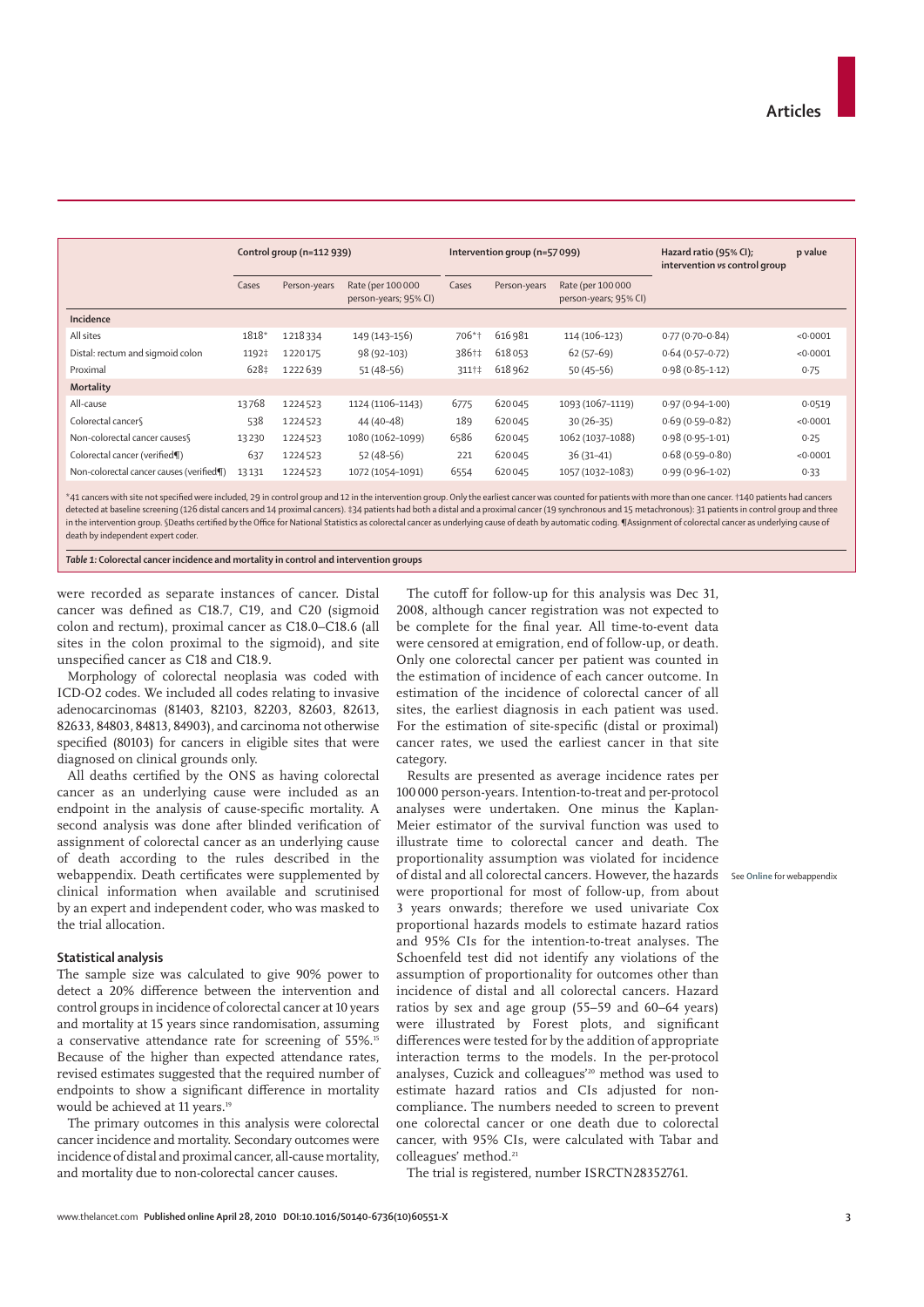

*Figure 2:* **Kaplan-Meier estimates of cumulative incidence and mortality** Colorectal cancer incidence (A and B), distal cancer incidence (C and D), proximal cancer incidence (E and F), and colorectal cancer mortality (G and H). A, C, E, and G are intention-to-treat analyses. B, D, F, and H are per-protocol analyses.

**4** www.thelancet.com**Published online April 28, 2010 DOI:10.1016/S0140-6736(10)60551-X**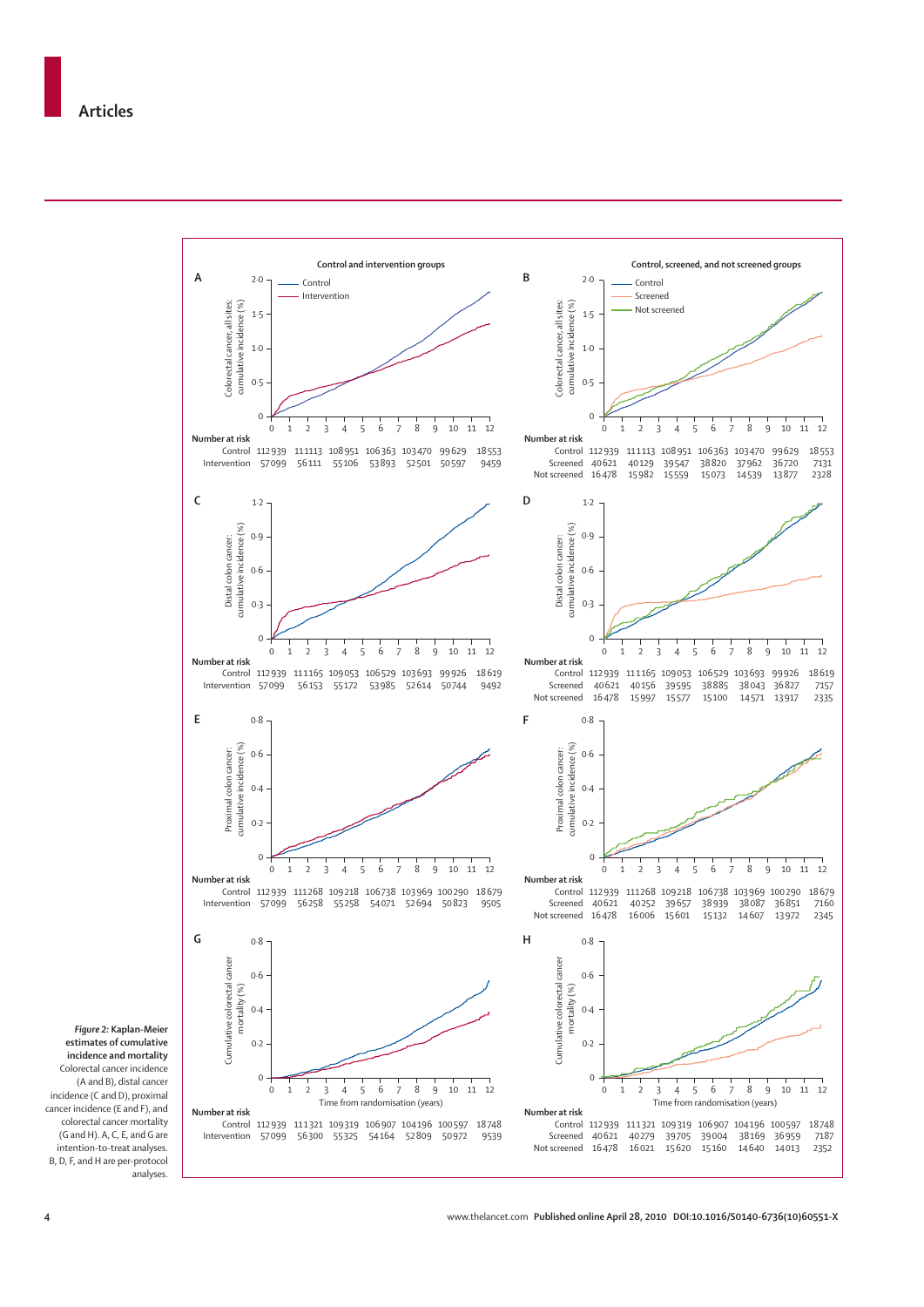|                                              | Control group (n=112939) |                  |                                            | Intervention group (n=57099) | <b>Hazard</b> ratio<br>(95% CI); screened<br>vs control group* |                                           |                    |                  |                                           |                     |
|----------------------------------------------|--------------------------|------------------|--------------------------------------------|------------------------------|----------------------------------------------------------------|-------------------------------------------|--------------------|------------------|-------------------------------------------|---------------------|
|                                              |                          |                  |                                            |                              | Not screened (n=16478)                                         |                                           | Screened (n=40621) |                  |                                           |                     |
|                                              | Cases                    | Person-<br>years | Rate (per 100 000<br>person-years; 95% CI) | Cases                        | Person-<br>years                                               | Rate (per 100000<br>person-years; 95% CI) | Cases              | Person-<br>years | Rate (per 100000<br>person-years; 95% CI) |                     |
| Incidence                                    |                          |                  |                                            |                              |                                                                |                                           |                    |                  |                                           |                     |
| All sites                                    | 1818+                    | 1218334          | 149 (143-156)                              | 261†                         | 172260                                                         | 152 (134-171)                             | 445†‡              | 444721           | 100 (91-110)                              | $0.67(0.60 - 0.76)$ |
| Distal: rectum and sigmoid colon             | 11929                    | 1220175          | 98 (92-103)                                | 1719                         | 172565                                                         | 99 (85-115)                               | 215‡§              | 445488           | 48 (42-55)                                | $0.50(0.42 - 0.59)$ |
| Proximal                                     | 6289                     | 1222639          | $51(48-56)$                                | 879                          | 172879                                                         | $50(41-62)$                               | 224‡§              | 446084           | 50 (44-57)                                | $0.97(0.80 - 1.17)$ |
| <b>Mortality</b>                             |                          |                  |                                            |                              |                                                                |                                           |                    |                  |                                           |                     |
| All-cause                                    | 13768                    | 1224523          | 1124 (1106-1143)                           | 2713                         | 173191                                                         | 1566 (1509-1627)                          | 4062               | 446854           | 909 (881-937)                             | $0.95(0.91 - 1.00)$ |
| Colorectal cancer¶                           | 538                      | 1224523          | 44 (40-48)                                 | 78                           | 173191                                                         | $45(36-56)$                               | 111                | 446854           | $25(21-30)$                               | $0.57(0.45 - 0.72)$ |
| Non-colorectal cancer causes¶                | 13230                    | 1224523          | 1080 (1062-1099)                           | 2635                         | 173191                                                         | 1521 (1461-1581)                          | 3951               | 446854           | 884 (857-912)                             | $0.97(0.93 - 1.02)$ |
| Colorectal cancer (verified  )               | 637                      | 1224523          | $52(48-56)$                                | 94                           | 173191                                                         | 54 (44 - 66)                              | 127                | 446854           | 28 (24-34)                                | $0.56(0.45 - 0.69)$ |
| Non-colorectal cancer causes<br>(verified  ) | 13131                    | 1224523          | 1072 (1054-1091)                           | 2619                         | 173191                                                         | 1512 (1455-1571)                          | 3935               | 446854           | 881 (854-909)                             | $0.98(0.93 - 1.03)$ |

\*Adjusted for non-compliance with screening. †41 cancers with site not specified were included, 29 in control group and 12 in the intervention group (four not screened and eight screened). Only the earliest cancer was counted for patients with more than one cancer. ‡140 patients had cancers detected at baseline screening (126 distal cancers and 14 proximal cancers). §34 patients had both a distal and a proximal cancer (19 synchronous and 15 metachronous): 31 patients in the control and three in the intervention group (one not screened and two screened). TDeaths certified by the Office for National Statistics as colorectal cancer as underlying cause of death by automatic coding. ||Assignment of colorectal cancer as underlying cause of death by independent expert coder.

*Table 2:* **Colorectal cancer incidence and mortality by randomisation and compliance with screening**



*Figure 3:* **Smoothed yearly hazard rates for distal cancer (rectum and sigmoid colon)**

Curves are truncated at 10 years of follow-up because of incomplete ascertainment of cancers in the final calendar year of the study.

# **Role of the funding source**

The sponsors of the study had no role in study design, data collection, data analysis, data interpretation, or the writing of the report. KW, IKH, RE, and SD had full access to the data, and WA had final responsibility for submission.

## **Results**

Figure 1 shows the trial profile. 506 (88%) general practices, with 2102 general practitioners, agreed to participate in this study. Local health authorities identified 375 744 patients of the practices, who were aged between 55 and 64 years at the time of the request for data, and general practitioners identified 7602 of them as being ineligible. Questionnaires to assess interest in screening were sent by mail to 368 142 people (50% women), of whom 194726 (53%) responded that they would take up the offer of screening if invited. Of these, 24294 people were excluded (figure 1), and 170432 were randomly assigned: 113 195 to the control group and 57 237 to the intervention group.

40 674 (71%) people attended their screening appointment. After screening, 38 525 (95%) were discharged because either no polyps or only low-risk polyps were detected. 2131 (5%) people were referred for colonoscopy because high-risk polyps were detected, of whom 2051 underwent the procedure and 1745 entered a surveillance programme.

When the cohort was matched with NHSCR data, 162 people (107 control group and 55 intervention group) were found to have died on or before the date of randomisation, 218 people (142 control group and 76 intervention group) had colorectal cancer diagnosed before randomisation, and two (both controls) had emigrated. One individual, who was assigned to the intervention group and attended, had an incorrect birth date (aged 42 years at randomisation). These people were excluded. 11 individuals were randomised twice (mainly because they changed general practitioner; five control group and six intervention group) and the second randomisation was invalidated.

The final analysis cohort consisted of 170038 participants: 112 939 people were assigned to the control group and 57 099 to the intervention group (of whom 40 621 [71%] attended for screening). There were 29 105 (51%) women in the intervention group and 57 602 (51%) in the control group, and the mean age was 60 years (SD 2·9) in both groups.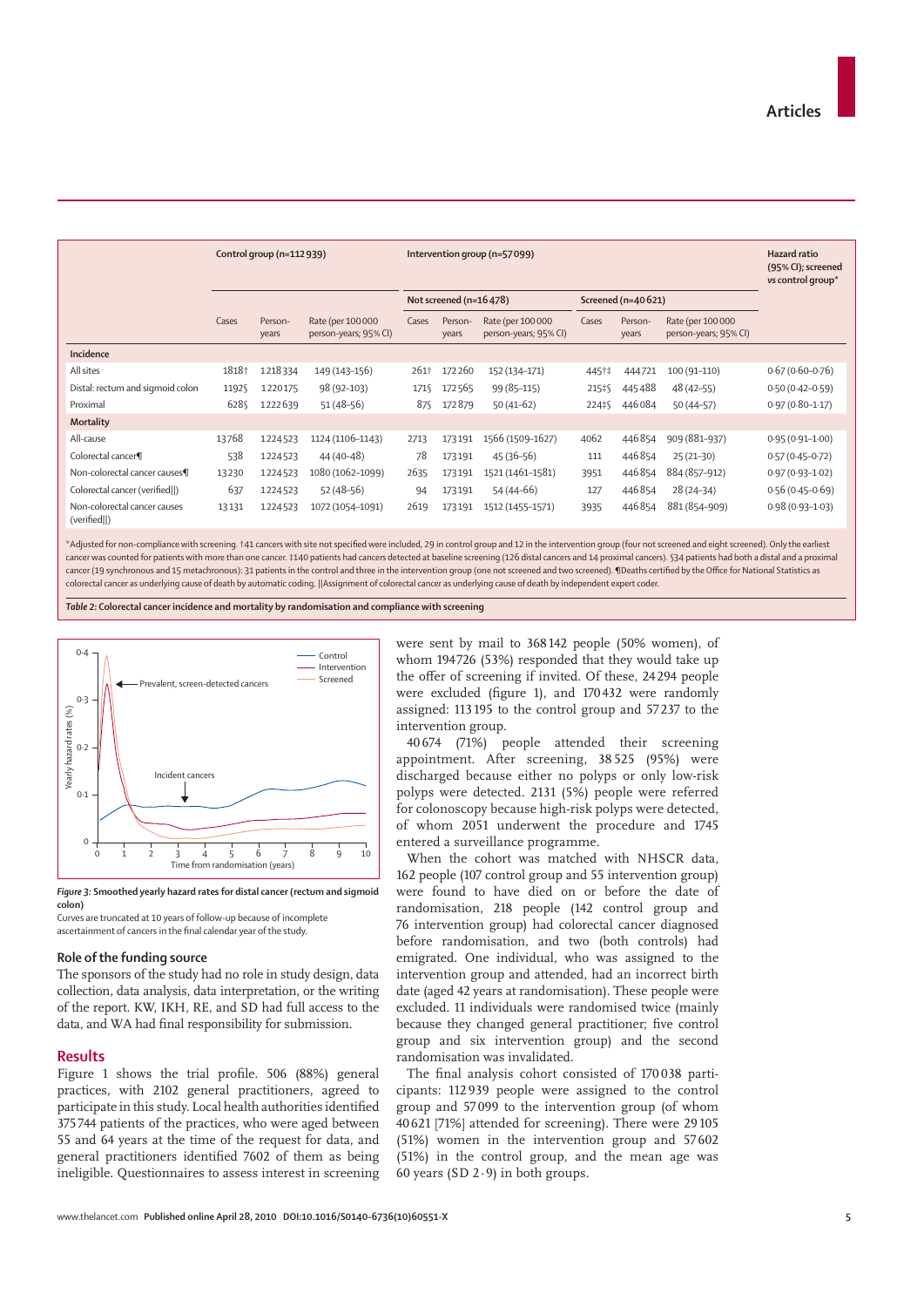|                                                                                                                                                                                                                           |      | Control group $(n=112939)$ | Intervention group |                            |                        |                            | Number of events<br>expected in<br>intervention group | Number of events<br>prevented in<br>intervention group | Number needed to<br>screen to prevent<br>one event (95% CI) |
|---------------------------------------------------------------------------------------------------------------------------------------------------------------------------------------------------------------------------|------|----------------------------|--------------------|----------------------------|------------------------|----------------------------|-------------------------------------------------------|--------------------------------------------------------|-------------------------------------------------------------|
|                                                                                                                                                                                                                           |      |                            | Total (n=57099)    |                            | Screened ( $n=40621$ ) |                            |                                                       |                                                        |                                                             |
|                                                                                                                                                                                                                           | n    | Rate (per 1000;<br>95% CI) | $\mathsf{n}$       | Rate (per 1000;<br>95% CI) | n                      | Rate (per 1000;<br>95% CI) |                                                       |                                                        |                                                             |
| Colorectal cancer diagnosis                                                                                                                                                                                               | 1818 | $16.1(15.4 - 16.9)$        | 706                | $12.4(11.5-13.3)$          | 445                    | 11.0 (10.0-12.0) 919       |                                                       | 213                                                    | 191 (145-277)                                               |
| Colorectal cancer death*                                                                                                                                                                                                  | 538  | $4.8(4.4-5.2)$             | 189                | $3.3(2.9-3.8)$             | 111                    | $2.7(2.3-3.3)$             | 272                                                   | 83                                                     | 489 (343-852)                                               |
| Colorectal cancer death (verified†)                                                                                                                                                                                       | 637  | $5.6(5.2-6.1)$             | 221                | $3.9(3.4 - 4.4)$           | 127                    | $3.1(2.6-3.7)$             | 322                                                   | 101                                                    | 402 (291-647)                                               |
| *Deaths certified by the Office for National Statistics as colorectal cancer as underlying cause of death by automatic coding. +Assignment of colorectal cancer as underlying cause of death by independent expert coder. |      |                            |                    |                            |                        |                            |                                                       |                                                        |                                                             |

*Table 3:* **Cumulative incidence of and mortality from colorectal cancer, and the number needed to screen to prevent one event in the present follow-up period**



*Figure 4:* **Hazard ratios for colorectal cancer (all sites) in screened versus control groups by age group and sex** Hazard ratios are adjusted for non-compliance with screening.

> The NHSCR was unable to trace six people in the control group and six in the intervention group, two of whom were screened. A further 234 (<1%) in the intervention group and 451 (<1%) in the control group emigrated. The median follow-up time to death, emigration, loss to follow-up, or Dec 31, 2008, was 11·2 years (IQR 10·7–11·9).

> In the analysed cohort, 2674 colorectal cancers were reported of which 2588 (97%) were histologically confirmed, 68 (3%) were diagnosed clinically, and 18 (1%) were ascertained via the death certificate only. We excluded 26 carcinoid tumours, 19 in-situ lesions, five squamous cell carcinomas, two small cell carcinomas, two gastrointestinal stromal tumours, one basosquamous carcinoma, one leiomyosarcoma, and one nodal marginal zone lymphoma.

> 2617 colorectal cancers were included in the analyses. These were diagnosed in 2524 participants: 1818 in the control group and 706 in the intervention group. 2438 participants had one colorectal cancer diagnosed and 86 people had two or more (34 had both distal and proximal cancers). Distal cancers were diagnosed in 1192 people in the control group and in 386 in the intervention group (126 detected at screening). Proximal cancers were diagnosed in 628 people in the control group and in 311 people in the intervention group (14 detected at screening).

> In an intention-to-treat analysis, the incidence of colorectal cancers (all sites) was significantly lower in the

intervention than in the control group (table 1, figure 2A). The incidence of distal colon cancer was reduced by 36%, and proximal incidence by 2% (table 1; figure 2C and 2E).

When the groups were examined according to attendance for screening (per-protocol analysis), the incidence of colorectal cancer in non-attenders was very similar to that in the control group (table 2, figure 2B). The incidence, adjusted for non-compliance, in those who were screened compared with controls was reduced by 33% for all colorectal cancer sites, by 50% for the distal colon, and by 3% for the proximal colon (table 2; figure  $2B$ ,  $2D$ , and  $2F$ ).

Cumulative incidence for all colorectal and distal cancers, in per-protocol analysis, was higher in the intervention group than the control group for about the first 4 years because of early detection of prevalent cancers at screening (figure 2B and 2D). After this point, the curves began to diverge and the cumulative incidence rates became higher in the control group. The smoothed yearly hazard rates for distal cancers (figure 3) showed a peak in year 1 because of the inclusion of prevalent cancers in the screened group, and after this point incidence was low compared with the control group. We recorded no apparent differences between the intervention and control groups in the curves for cumulative incidence of proximal cancer at any follow-up time (figure 2E and 2F).

We estimated the number of people who needed to be screened to prevent one colorectal cancer diagnosis over the study period to be 191 (95% CI 145–277; table 3).

There were 20 543 deaths in the trial cohort (13 768 in control group, 6775 in the intervention group) of which 727 had colorectal cancer as an underlying cause (538 control group, 189 intervention group) according to death certification by the ONS. Cumulative all-cause mortality at the end of the follow-up period was 11·24 (95% CI 11·06–11·43) deaths per 1000 person-years in the control group and  $10.93$   $(10.67-11.19)$  per 1000 person-years in the intervention group (table 1). Mortality from colorectal cancer as certified by the ONS was reduced by 31% in the intervention group in the intention-to-treat analysis (table 1, figure  $2G$ ). In an adjusted per-protocol analysis, we recorded a 43% reduction in death due to colorectal cancer in people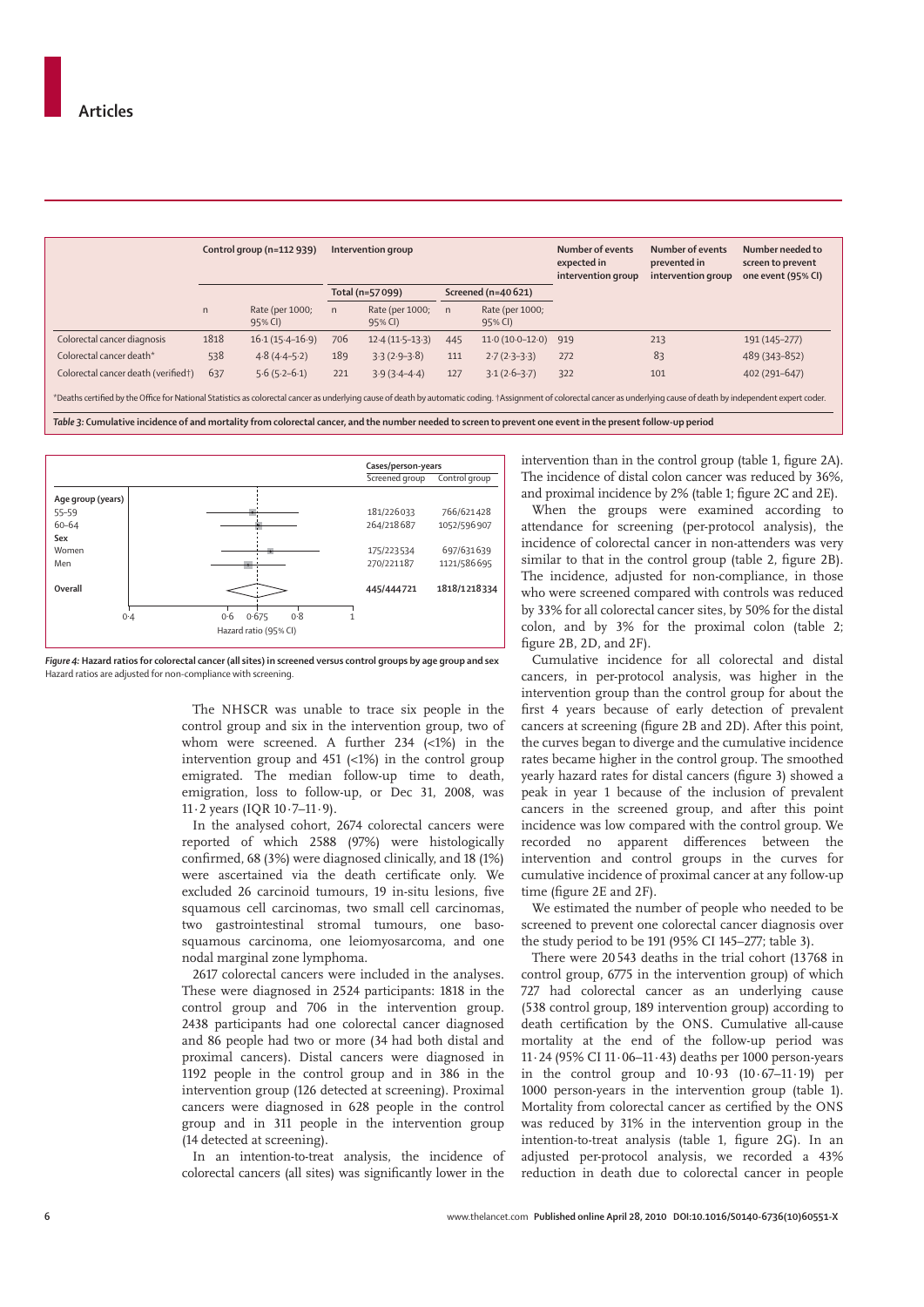who attended screening compared with controls (table 2, figure 2H). Screening had no significant effect on mortality due to non-colorectal cancer causes in either the intention-to-treat or per-protocol analyses (table 1, table 2).

We estimated the number of people who needed to be screened to prevent one death due to colorectal cancer to be 489 (95% CI 343–852; table 3).

Independent verification of death certificates identified a further 132 deaths that were probably attributable to colorectal cancer and one that probably should not have been attributed to colorectal cancer. Adjustment for these deaths in our analyses had almost no effect on hazard ratios for rates of colorectal cancer mortality or noncolorectal cancer mortality (table 1, table 2), but substantially reduced the number needed to screen to prevent one death (table 3).

We recorded no significant differences between men and women or between different age groups in the effect of screening on any outcome, in intention-to-treat or perprotocol analyses (figure 4; data shown for incidence of colorectal cancer at all sites).

### **Discussion**

Findings from this large randomised trial have shown that both incidence of and mortality from colorectal cancer are significantly reduced in people undergoing a single flexible sigmoidoscopy examination between 55 and 64 years of age.

After 11 years of follow-up, colorectal cancer incidence was reduced by a third and colorectal cancer mortality by more than 40% in those who underwent screening. Confining results to the rectum and sigmoid colon, incidence was reduced by half in those who were screened. Of the 215 distal cancers diagnosed in this group during 11 years of follow-up, 126 (59%) were detected at screening.<sup>7</sup> Incidence of distal cancers in the postscreening period was very low, and so far there seems to be little attenuation of the protective effect of the screening test (figure 2D, figure 3).

Two other trials of flexible sigmoidoscopy screening will be reported soon. The Italian trial, SCORE,<sup>22</sup> is based on the UK trial protocol and is examining the effect of one screen undertaken between 55 and 64 years of age, with polypectomy of small lesions (<10 mm) done at screening. The US trial,  $PLCO<sup>23</sup>$  is examining the effect of screening every 3–5 years during 55–74 years of age. In this trial, people with abnormalities detected at screening are referred to their personal physician for diagnostic work-up. The Norwegian trial, NORCCAP,<sup>24</sup> which is also examining the effect of once-only sigmoidoscopy at ages 55–64 years, reported results after 7 years of follow-up, at which time no reduction in colorectal cancer incidence was detected.

All colorectal cancer diagnoses received from cancer registries were verified with clinical and pathology records from the hospitals. Colorectal cancer deaths were

defined by the ONS, but additionally, underlying causes of death in people with a previous diagnosis of colorectal cancer were reclassified according to rules described in the webappendix. An independent expert coder, who was masked to the trial allocation, recoded the underlying cause of death, relying on information provided on the death certificate supplemented with clinical information when available. Full access to medical records, as in previous studies,<sup>25,26</sup> was not possible. This approach, we believe, is justifiable because Ederer and colleagues<sup>25</sup> showed that different death verification methods yielded largely similar numbers of endpoints in the Minnesota faecal occult blood screening trial. In our study we recorded 727 deaths attributed to colorectal cancer according to the ONS. The independent reviewer identified a further 131 that could probably be attributed to colorectal cancer, suggesting an underestimation of colorectal cancer deaths of 15·3% in this series. However, use of the reviewer's classification of deaths did not change significantly the effect of the intervention on colorectal cancer mortality.

The relative effects of screening on colorectal cancer incidence and mortality were estimated with standard intention-to-treat analyses, which compare outcomes in the control group with the entire group invited for screening irrespective of attendance. Non-attendance, which was 29% in this trial, dilutes the observed effect of screening. Cuzick and colleagues<sup>'20</sup> method can be used to estimate relative risk in attenders compared with the control group, adjusted for the rate of disease in nonattenders. Unusually, colorectal cancer incidence and mortality rates in this trial were very similar in nonattenders and controls (table 2), suggesting that the underlying rates in attenders were also very similar. Nevertheless, we adjusted for non-compliance since the method generates more realistic CIs.

A national bowel cancer screening programme (NBCSP) based on faecal occult blood testing was introduced in a staged manner across England from July, 2006, and some of the participants in our trial took part in this national programme. We matched our dataset with the NBCSP database and noted that 59 of the colorectal cancers had been diagnosed within the screening programme (45 control group and 14 intervention group). We did a sensitivity analysis excluding these cancers on the assumption that they might not have been diagnosed in the absence of screening. The results were almost unchanged (data not shown).

Results of previous case-control studies suggested that flexible sigmoidoscopy could reduce distal colon cancer incidence and mortality by around 70%.12–14 So far the cumulative reduction in people attending screening in our study is 50%. This lower value is most likely attributable to dominance of screen-detected prevalent cancers in the first 4 years of follow-up (figure 2D), and only after this point did a benefit in terms of incidence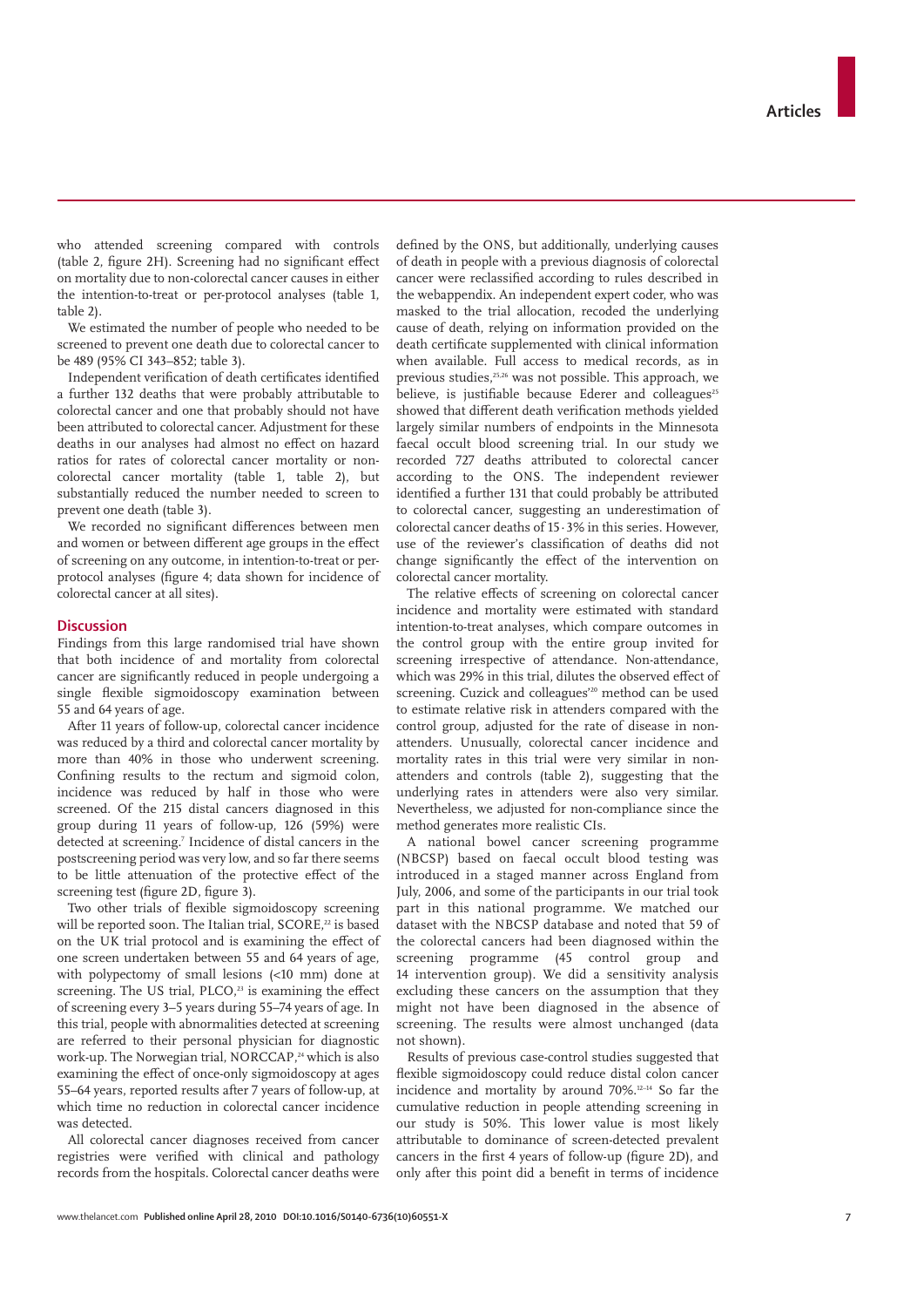reduction become apparent. If incidence in the screened participants remains low during further follow-up, the magnitude of reduction in cumulative incidence will continue to increase. The cohort will need to be followed up to examine the important issue of the long-term effects of one screening examination.

We recorded no effect of screening on the incidence of cancers in the proximal colon. This result might be expected since flexible sigmoidoscopy does not examine the proximal colon. Several studies<sup>11,27,28</sup> have shown that the risk of cancer beyond the reach of the sigmoidoscope can be predicted from the characteristics of adenomas detected in the rectum and sigmoid colon, and this finding was the basis for selection for baseline colonoscopy and entry into a colonoscopic surveillance programme in this trial. Screened participants who had high-risk polyps were referred for colonoscopy, whereas participants who had no polyps or only low-risk polyps were discharged and their proximal colon was never examined. As a result, colonoscopy was undertaken in 5% of individuals attending screening. In the PLCO and NORCCAP trials,<sup>23,24</sup> criteria for colonoscopy after flexible sigmoidoscopy screening were based on detection of any adenoma or any abnormality, respectively, and consequently colonoscopy rates were three to four times higher than in our study. Whether a significant reduction in incidence of proximal colon cancer is recorded with these protocols will be of interest.

Rates of all-cause mortality excluding colorectal cancer were slightly, although not significantly, reduced in the intervention group compared with the control group. This reassuring finding suggests that the screening did not have unexpected harms.

Economic analyses $29,30$  suggest that, with pre-existing assumptions, a once-only flexible sigmoidoscopy screen at age 55 or 60 years would be cost saving, largely because of the avoided costs of treatment resulting from the reduction in incidence. These economic analyses now need to be repeated with the inclusion of our trial data. Factors that will affect the estimated costs of flexible sigmoidoscopy screening are the present and projected costs of treating colorectal cancer<sup>31</sup> and the method of delivery of the screening procedure. Adequately trained nurse practitioners can undertake flexible sigmoidoscopy as competently as can gastroenterologists,<sup>32,33</sup> and public acceptance of nurseled flexible sigmoidoscopy screening is high.<sup>34,35</sup> If flexible sigmoidoscopy screening were introduced into a national cancer screening programme, both medical and non-medical endoscopy practitioners participating in the programme should meet quality standards and undertake a minimum number of procedures to allow precise measurement of key parameters in a quality assurance programme, as is required for the English NBCSP based on FOBT.<sup>36,37</sup>

A limitation of the trial is that rather than inviting the whole population aged 55–64 years for screening, the trial used a two-stage recruitment procedure whereby eligible individuals were randomly assigned only if they responded to a questionnaire and indicated that they would be likely to attend screening. This procedure increased the power of the study to examine the efficacy of flexible sigmoidoscopy. However, it meant that the compliance rate in the trial was higher than would be expected in a population-based programme, at least in its early years. We are not able to establish whether the observed effect of screening is generalisable to nonparticipants (those who did not indicate interest on the initial questionnaire). Had we invited the whole population directly, these individuals would probably not have taken up the offer of screening and we would have gained no more information about efficacy in this group. Colorectal cancer incidence in our control group was 149 per 1000 person-years, which is almost exactly as expected from the general population incidence<sup>38</sup> in a group aged 55–64 years followed up for just over 10 years (data not shown). Thus our study population is representative in terms of risk of colorectal cancer, and there is no reason to believe that the potential benefits of screening would differ in people who chose not to participate.

The results from our trial show that flexible sigmoidoscopy is a safe and practical test and, when offered only once to people between ages 55 and 64 years, confers a substantial and longlasting protection from colorectal cancer.

#### **Contributors**

WSA, JC, ARH, JW, RE, and JMAN designed the study. WSA, RE, IK-H, and ARH were responsible for trial organisation and data collection. KW did the statistical analysis, under supervision of WSA, SWD, and JC. WSA, IKH, KW, and JW wrote the paper and all authors edited it. DMP was responsible for verification of colorectal cancer as underlying cause of death.

## **Study organisation**

*Statistical analysis* K Wooldrage, S Duffy, J Cuzick. *Study design* W S Atkin, J Cuzick, A R Hart, J Wardle, R Edwards, J M A Northover. *Randomisation* R Edwards. *Enrolment* W S Atkin, S Edwards. *Colorectal cancer death verifi cation* M Parkin, S Moss. *Data management* I Kralj-Hans, R Edwards, E MacRae, S Edwards, U Shah, R Patel, K P Kavanagh, M V Frost, A Rao, C M Baron, S L Edwards, C J Wale. *Histopathology advice* I C Talbot, G T Williams, E H Mackay, P Quirke, B F Warren.

*Endoscopic advice* C B Williams, A R Hart, B P Saunders, G D Bell, R J Leicester, E T Swarbrick, W M Thomas, K D Vellacott. *Surgical advice* J M A Northover, P J Finan, N J Mortensen, W M Thomas, M R Thompson. *Endpoints Committee* E H Mackay, D S-Montefiore; S Moss, P Quirke, N A Shepherd, I C Talbot, B Warren, S Weischede, G T Williams; *SCORE trial, Italy*: M Risio, C Senore. *Trial working group*  W S Atkin, J Cuzick, R Edwards, I Kralj-Hans, J M A Northover, J Wardle. Trial Steering Committee N E Day, D J Spiegelhalter, L J Fallowfield, S Frankel, A K Maynard, C S McArdle, E Wilson, D Whynes. Local coordinators/endoscopists [number of flexible sigmoidoscopy *examinations done]* A R Hart [4042] (Leicester General Hospital); A L Pascoe [3723] (John Radcliffe Hospital, Oxford); J E Painter [3354] (Bolton Hospital/Christie Hospital, Manchester); E S McKain [3305] (Singleton Hospital, Swansea); S S Ahmad [3301] (Royal Gwent Hospital, Newport/Llandough Hospital); J P Martin [3237] (St Marks Hospital, Harrow); R C Evans [2754], M S Green [426] (Royal Liverpool Hospital); C Adams [3140] (Queen Elizabeth Hospital, Birmingham); M A Watson [3139] (Norfolk and Norwich Hospital); C P Macklin [3057] (Leeds General Infirmary); N Y Iskander [2986] (Glasgow Royal Infirmary); T D Cecil [2949] (Queen Alexandra Hospital, Portsmouth); J M Hanson [2924] (Queen Elizabeth Hospital, Gateshead/Newcastle General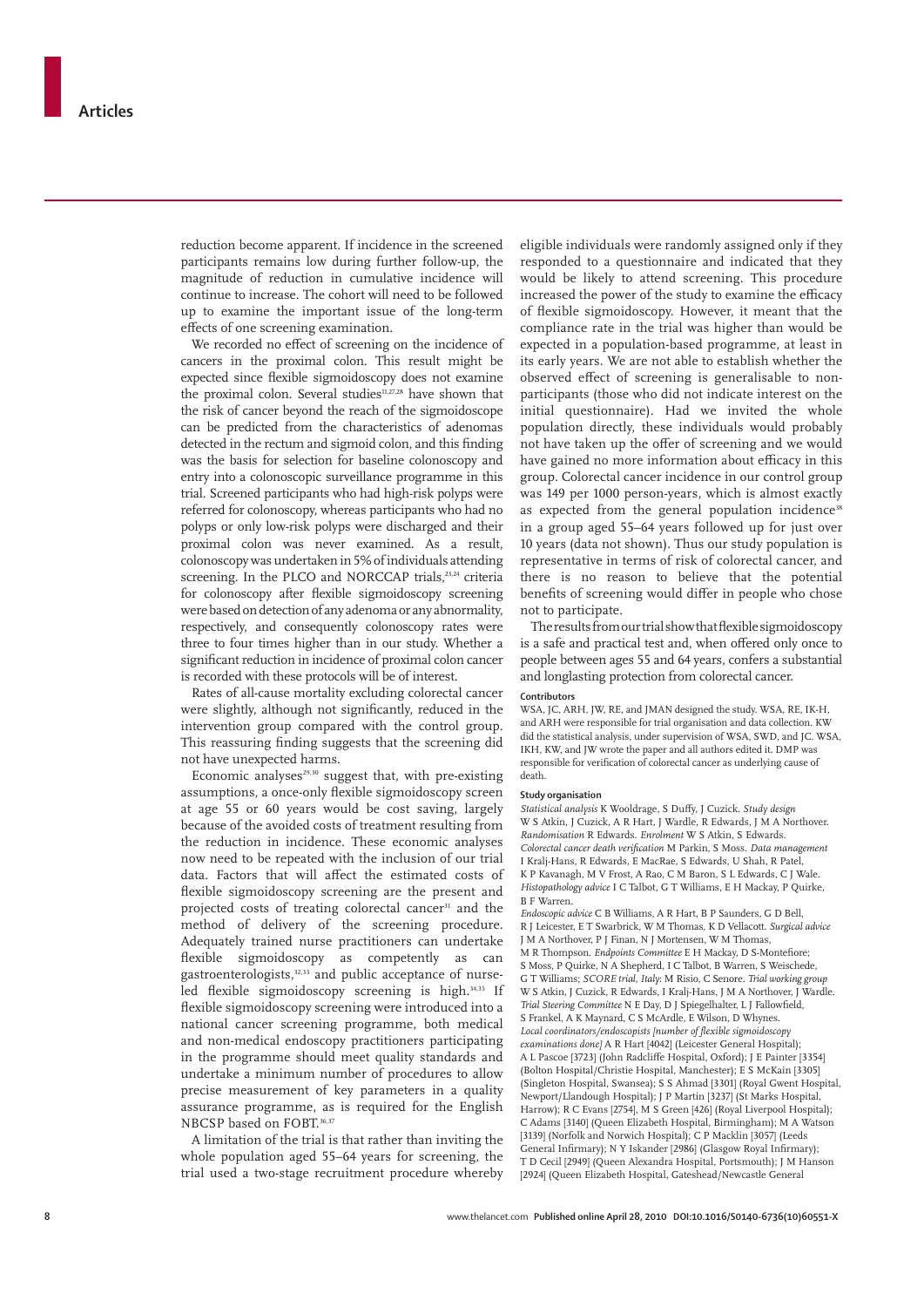Hospital); P B McIntyre [240], R Aubrey [309] (Queen Elizabeth II Hospital, Welwyn Garden City).

*Local trial lead investigators* J F Mayberry, A C B Wicks, W M Thomas (Leicester General Hospital); C S McArdle, I Finlay, T G Cooke, J H Anderson (Glasgow Royal Infirmary); J Beynon, N D Carr (Singleton Hospital, Swansea); M R Jacyna (St Marks Hospital, Harrow); K D Vellacott, A G Radcliffe (Royal Gwent Hospital, Newport/Llandough Hospital); H J Kennedy, W S L Stebbings (Norfolk and Norwich Hospital); M R Thompson, A Senapati (Queen Alexandra Hospital, Portsmouth); J H Hobbiss, A J M Watson, S T O'Dwyer (Bolton Hospital/Christie Hospital, Manchester); P J Finan (Leeds General Infirmary); J M Rhodes (Royal Liverpool Hospital); W J Cunliffe, C D M Griffiths, J Varma (Queen Elizabeth Hospital, Gateshead/ Newcastle General Hospital); N J Mortensen (John Radcliffe Hospital, Oxford); D G Morton, M R B Keighley (Queen Elizabeth Hospital, Birmingham); P B McIntyre, R Aubrey (Queen Elizabeth II Hospital, Welwyn Garden City).

*Histopathologists* E H Mackay (Leicester General Hospital); A K Foulis (Glasgow Royal Infirmary); S Howell (Singleton Hospital, Swansea); I C Talbot (St Marks Hospital, Harrow); I W Thompson, N S Dallimore (Royal Gwent Hospital, Newport/Llandough Hospital); V R Sams (Norfolk and Norwich Hospital); N J E Marley (Queen Alexandra Hospital, Portsmouth); S Wells, J H Shanks, N Y Haboubi (Bolton Hospital/Christie Hospital, Manchester); P Quirke (Leeds General Infirmary); F Campbell (Royal Liverpool Hospital); M K Bennett (Queen Elizabeth Hospital, Gateshead/Newcastle General Hospital); B F Warren (John Radcliffe Hospital, Oxford); D S A Sanders (Queen Elizabeth Hospital, Birmingham); A Fattah, M Al Izzi (Queen Elizabeth II Hospital, Welwyn Garden City).

*Collaborators through the follow-up (including histopathologists, histology personnel, liaison nurses, research nurses, consultants)* F Barker (The Hillingdon Hospital); R Harrison (and all the histology secretaries), D Hemingway, A Scott, J de Caestecker, D Sharpe (Leicester General Hospital/Leicester Royal Infirmary); F Duthie, L Swan (Gartnavel General/Western Infirmary, Glasgow), A Foulis, R Mckee (Glasgow) Royal Infirmary), D R McLellan (Southern General/Victoria Infirmary, Glasgow); N Williams, E Thomas, S John (Singleton, Swansea); E Pilley, M Jones (Royal Gwent, Newport); G Williams (University Hospital Wales), A Radcliffe, J Torkington (Llandough), V Sams, L Cletheroe, S Kapur, R Wharton, K Sargen, C T M Speakman, W Stebbings, S Wright (Norfolk and Norwich University Hospital); K Flashman (St Mary's, Portsmouth); D Bisset, J H Hobbiss, R Jones (Royal Bolton, Manchester); N Warburton, M Parkinson (Christie Hospital, Manchester); P Senior, P M Sagar, D Jayne, N S Ambrose, P Finan, A Ghanouni (Leeds General Infirmary); F Campbell, P Reid (Royal Liverpool University Hospital); J Sheard, T Austin, P Skaife, (University Hospital Aintree); S Morgan, R S Kiff, A Fitzgerald-Smith (Whiston Hospital); L Tweedy (Royal Victoria Infirmary, Newcastle), J A Henry (Queen Elizabeth Hospital, Gateshead), S M Plusa (Queen Elizabeth Hospital, Gateshead/Newcastle General Hospital); D Butler, B F Warren, L Lane, C Cunningham (John Radcliffe Hospital, Oxford); J Moore, J Bradbury, D Morton (Queen Elizabeth Hospital, Birmingham); S Stewart (Good Hope Hospital, Birmingham); P Colloby (Birmingham Heartlands Hospital).

*Cancer Registries/NHSIC/ONS* J Rashbass, K Wright (Eastern Cancer Registration and Information Centre [ECRIC]); A Gavin, R Middleton (Northern Ireland Cancer Registry [NICR]); T Moran, C Jones, S Bishop, G Flatt, L Shack (North West Cancer Intelligence Service [NWCIS]); D Forman, P Deer, M Day, E Morris, J Thomas (Northern and Yorkshire Cancer Registry & Information Service [NYCRIS]); M Roche, N Kennedy (Oxford Cancer Intelligence Unit [OCIU]); D Brewster, C Storey, A McDonald, R Taylor (Scottish Cancer Registry); J Verne, A Pring, M Iles (South West Cancer Intelligence Service [SWCIS]); H Møller, V Mak, J Maddams, C Okello, N Hanchett (Thames Cancer Registry); D Meechan, A Smith (Trent Cancer Registry); J Stewart, L Vipond (Welsh Cancer Intelligence & Surveillance Unit [WCISU]); G Lawrence, V Madurasinghe, R Oakes, G Barrett (West Midlands Cancer Intelligence Unit [WMCIU]); P Wall, J Gray (NHSIC); P Goldblatt, A Loveday, S Dewane (ONS); S Fitzpatrick (Business Services Organisation, GRO, Northern Ireland).

#### **Confl icts of interest**

We declare that we have no conflicts of interest.

#### **Acknowledgments**

This trial is funded by the Medical Research Council, National Health Service R&D, Cancer Research UK, and KeyMed. We thank the general practitioners, hospital staff, and the men and women who took part in this study

#### **References**

- 1 WHO. Cancer, fact sheet number 297. Geneva: World Health Organization, 2009. http://www.who.int/mediacentre/factsheets/ fs297/en/index.html (accessed Feb 24, 2010).
- 2 Cancer Research UK. By stage at diagnosis. London: Cancer Research UK. 2009. http://info.cancerresearchuk.org/ cancerstats/types/bowel/survival/index.htm#stage (accessed Feb 24, 2010).
- 3 Hewitson P, Glasziou P, Watson E, Towler B, Irwig L. Cochrane systematic review of colorectal cancer screening using the fecal occult blood test (hemoccult): an update. *Am J Gastroenterol* 2008; **103:** 1541–49.
- Benson VS, Patnick J, Davies AK, Nadel MR, Smith RA, Atkin WS. Colorectal cancer screening: a comparison of 35 initiatives in 17 countries. *Int J Cancer* 2008; **122:** 1357–67.
- 5 Lieberman D, Weiss D, Bond J, Ahnen D, Garewal H, Chejfec G. Use of colonoscopy to screen asymptomatic adults for colorectal cancer. *N Engl J Med* 2000; **343:** 162–68.
- 6 Schoenfeld P, Cash B, Flood A, et al. Colonoscopic screening of average-risk women for colorectal neoplasia. *N Engl J Med* 2005; **352:** 2061–68.
- UK Flexible Sigmoidoscopy Screening Trial Investigators. Single flexible sigmoidoscopy screening to prevent colorectal cancer: baseline findings of a UK multicentre randomised trial. *Lancet* 2002; **359:** 1291–300.
- 8 Taylor T, Williamson S, Wardle J, Borrill J, Sutton S, Atkin W.<br>Acceptability of flexible sigmoidoscopy screening in older adults in the UK. *J Med Screening* 2000; **7:** 38–45.
- 9 Wardle J, Williamson S, Sutton S, et al. Psychological impact of colorectal cancer screening. *Health Psychology* 2003; **22:** 54–59.
- 10 Atkin W, Cuzick J, Northover JMA, Whynes DK. Prevention of colorectal cancer by once-only sigmoidoscopy. *Lancet* 1993; **341:** 736–40.
- 11 Atkin W, Morson B, Cuzick J. Long-term risk of colorectal cancer after excision of rectosigmoid adenomas. *N Engl J Med* 1992; **326:** 658–62.
- Selby J, Friedman G, Quesenberry CP Jr, Weiss N. A case-control study of screening sigmoidoscopy and mortality from colorectal cancer. *N Engl J Med* 1992; **326:** 653–57.
- Newcomb P, Storer B, Morimoto L, Templeton A, Potter J. Long-term efficacy of sigmoidoscopy in the reduction of colorectal cancer incidence. *J Natl Cancer Inst* 2003; **95:** 622–25.
- Baxter NN, Goldwasser MA, Paszat LF, Saskin R, Urbach DR, Rabeneck L. Association of colonoscopy and death from colorectal cancer: a population-based, case-control study. *Ann Intern Med* 2009; **150:** 1–8 .
- Atkin W, Edwards R, Wardle J, et al. Design of a multicentre randomised trial to evaluate flexible sigmoidoscopy in colorectal cancer screening. *J Med Screen* 2001; **8:** 137–44.
- Atkin WS, Hart A, Edwards R, et al. Uptake, yield of neoplasia and adverse effects of flexible sigmoidoscopy. *Gut* 1998; **42:** 560–65.
- 17 Miles A, Wardle J, McCaffery K, Williamson S, Atkin W. The effects of colorectal cancer screening on health attitudes and practices. *Cancer Epidemiol Biomarkers Prev* 2003; **12:** 651–55.
- 18 Atkin W, Rogers P, Cardwell C, et al. Wide variation in adenoma detection rates at screening flexible sigmoidoscopy. *Gastroenterology* 2004; **126:** 1247–56.
- 19 Cuzick J, Cafferty FH, Edwards R, Moller H, Duffy SW. Surrogate endpoints for cancer screening trials: general principles and an illustration using the UK Flexible Sigmoidoscopy Screening Trial. *J Med Screen* 2007; **14:** 178–85.
- 20 Cuzick J, Edwards R, Segnan N. Adjusting for non-compliance and contamination in randomized clinical trials. *Stat Med* 1997; **16:** 1017–29.
- 21 Tabar L, Vitak B, Yen MF, Chen HH, Smith RA, Duffy SW. Number needed to screen: lives saved over 20 years of follow-up in mammographic screening. *J Med Screen* 2004; **11:** 126–29.